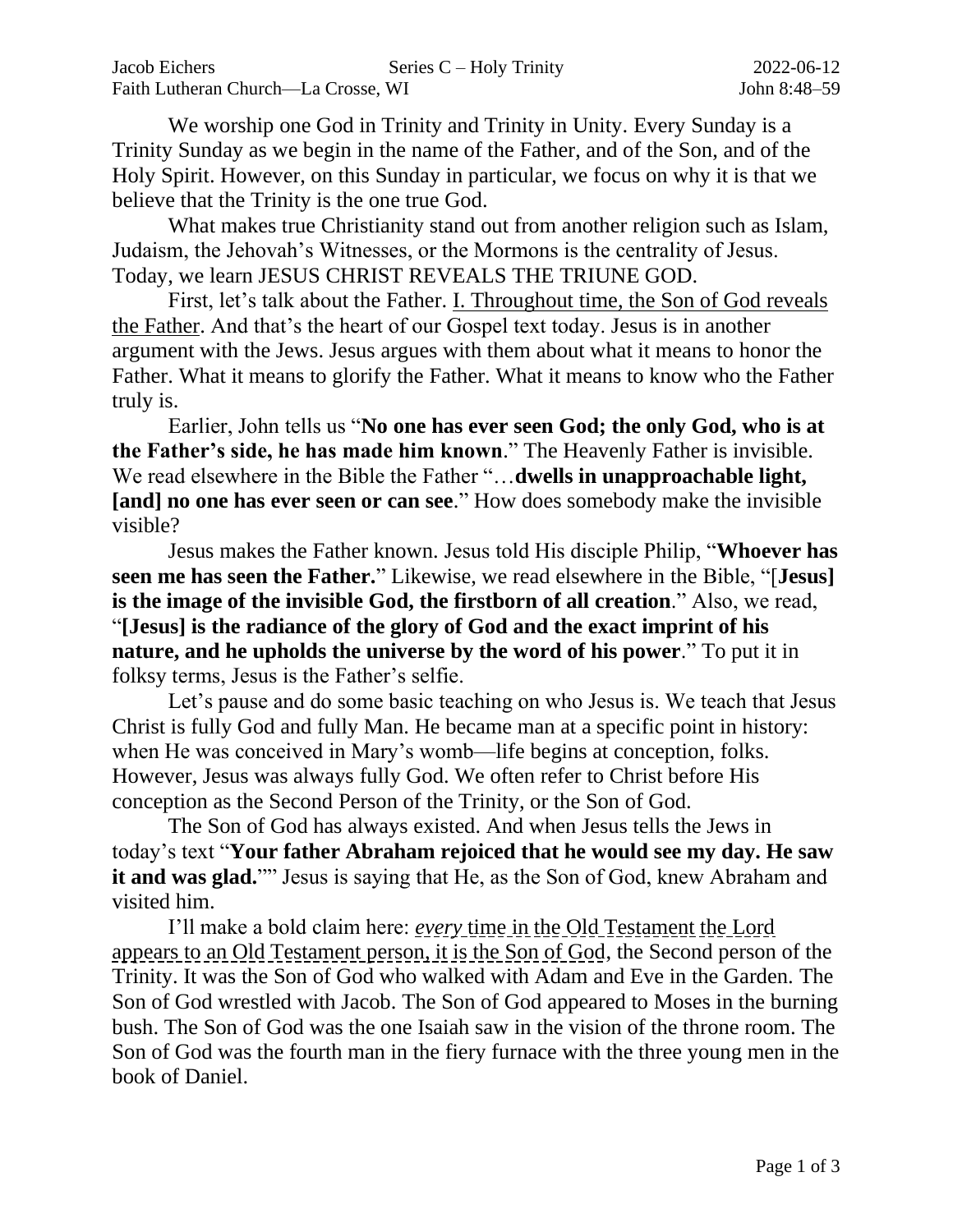What this means is that if you want to look into the heart of God, look at Jesus. Read the Gospels specifically and see how Jesus interacts with the crowds, the disciples, and His opponents, and see that that is the same God throughout the rest of Scripture. The Father may be invisible to us, but Jesus makes known what the Father did and does.

The question everyone seems to ask these days is the question of why could God let X happen? The War in Ukraine. The Uvalde Shooting. The personal tragedy in my life. Our Heavenly Father isn't some kind of puppet master who works in the shadows. He lays His cards out on the table. He demonstrates what He's about by sending Jesus to die for you.

So why did your mom die? Why did that kid get away with killing twentyone people? Why does Putin get away with war crimes? I don't know. But on Trinity Sunday, I do know we have a Heavenly Father who demonstrates His love for us by sending His very image and exact imprint, Jesus Christ, to suffer, to bleed, to die, for you and for a broken and sinful humanity. By the way, He rose again too, and if that's any hint on the repair job He'll be doing later on, that's something to look forward to.

Moving along, we see that Jesus is indeed God. II. Through His earthly ministry, Jesus reveals Himself as God. This is perhaps a different side of the same coin, but Jesus is at pains to prove to people that He is the Lord, the God of the Old Testament. We read in our text from John 8 "**Jesus said to them, "Truly, truly, I say to you, before Abraham was, I am." So they picked up stones to throw at him, but Jesus hid himself and went out of the temple**."

In John's Gospel especially, there are several "I am" statements of Jesus. And there's more there than meets the eye. When Jesus tells the crowds, "I am" He is linking it back to the incident with Moses and the burning bush. When Moses asks for God's name, God simply tells Him, "I am who I am." In fact, the personal name of God, Yahweh, likely comes from the Hebrew word, "I am." And so Jesus' claim that got Him killed ultimately was the claim that He is Yahweh. He is the Great I am.

A few years ago Rapper Kayne West came out with the album "Jesus is King." Which is a good confession, but the Bible does one better. The earliest, simplest Christian confession is Jesus is Lord. Paul writes, "**if you confess with your mouth that Jesus is Lord and believe in your heart that God raised him from the dead, you will be saved**." Paul isn't just talking about making Jesus your personal Lord and Savior. Bob Dylan said you gotta serve somebody, but it's not just about who you serve.

To confess Jesus is Lord is to say that Jesus is Yahweh. Saving faith involves believing Jesus is king. But it's more than that. Saving faith proclaims that Jesus is the same God as the God of the Old Testament, that He *is* Yahweh, the